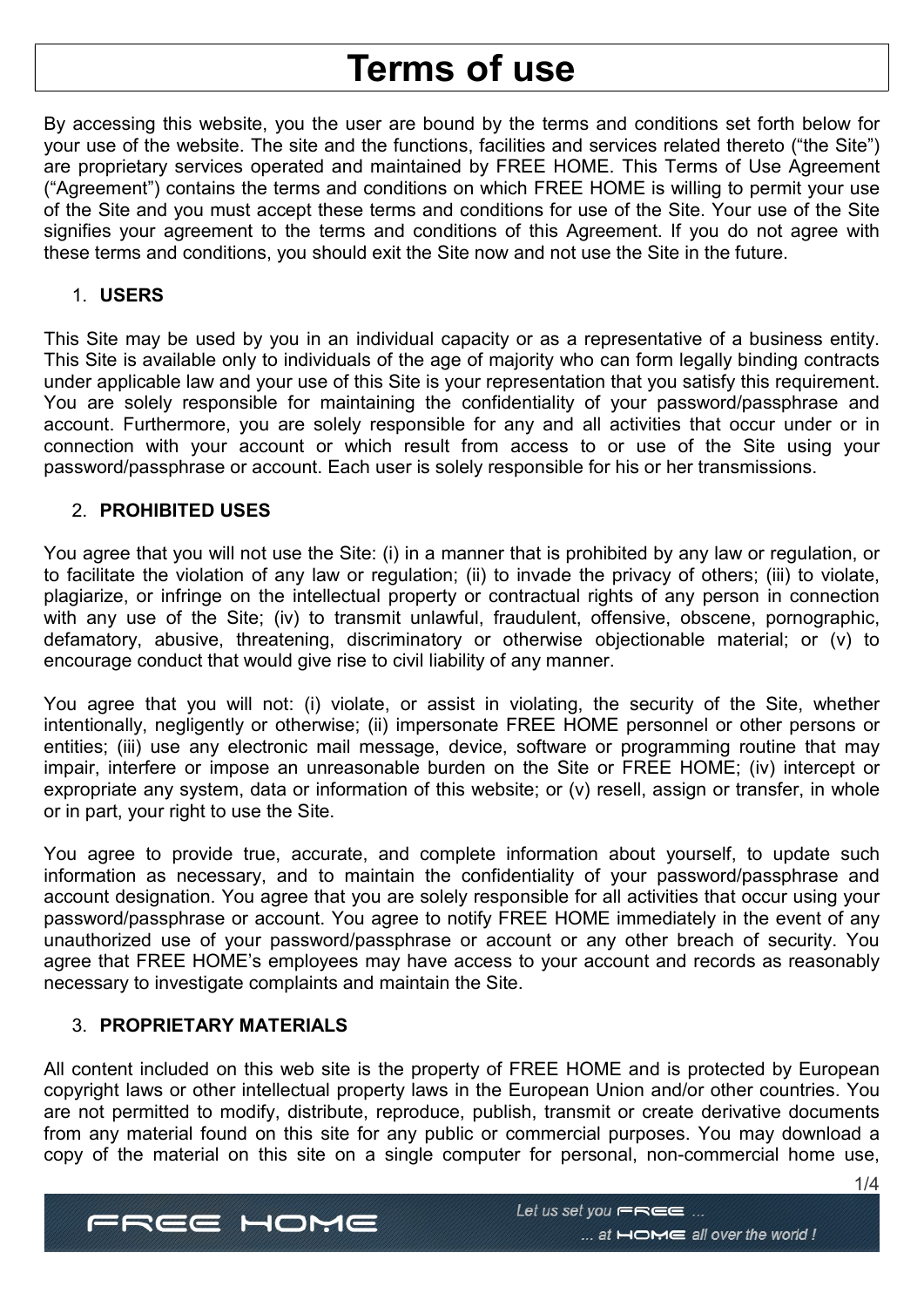provided that you do not remove any copyright, trademark or other proprietary notices from the downloaded materials without prior written approval from FREE HOME.

FREE HOME's trademarks, service names, graphics, logos, images, content, page headers, button icons, and scripts, including SLIDES, PODS, FOLDING and GEODESIC are trade names, trademarks, services marks, or trade dress of FREE HOME in the European Union and/or other countries. FREE HOME's trade names, trademarks, service marks and trade dress may not be used in connection with any product or service that is not FREE HOME's, in any manner that is likely to cause confusion among customers or in any manner that disparages or discredits FREE HOME. All other marks not owned by FREE HOME that appear on this Site are the property of their respective owners, who may or may not be affiliated with, connected to, or sponsored by, FREE HOME.

## 4. USER INFORMATION; PRIVACY

You should carefully review our current Privacy Policy which is incorporated in this Agreement by reference. We reserve the right to disclose certain information regarding you to third parties, and any information required to be disclosed by law to government authorities.

## 5. NO WARRANTIES

We try to present information that is complete and accurate; however, the information and services included in or available through the Site (including unit prices) may include inaccuracies or errors. FREE HOME reserves the right to make improvements and/or changes to the Site and the Site information at any time without notice. FREE HOME does not guarantee that access to or use of the Site will be uninterrupted or error free, that bugs or malfunctions will be corrected, or that the Site and its servers are free of harmful components. FREE HOME does not guarantee that the uses of its Site, or the materials provided within the Site, are accurate, without error, or reliable; accordingly, by using this Site you acknowledge that any reliance upon such information or materials shall be at your sole risk.

You acknowledge that FREE HOME will not be responsible for any injuries or damages connected with the use of, loss of use of, or inability to use, the Site. The user is solely responsible for any and all information that he or she transmits using the Site. FREE HOME will not be responsible or liable for any product acquired or requested using the Site. The user's sole and exclusive remedy is to discontinue their use of the Site.

YOU AGREE TO ACCEPT THE SITE "AS IS" AND TO USE IT AT YOUR SOLE RISK. FREE HOME DISCLAIMS ALL REPRESENTATIONS, WARRANTIES AND GUARANTEES OF ANY KIND, EXPRESSED OR IMPLIED, INCLUDING WITHOUT LIMITATION WARRANTIES OF MERCHANTIBILITY OR FITNESS FOR PARTICULAR PURPOSE. YOU AGREE THAT FREE HOME WILL HAVE NO LIABILITY FOR INJURIES OR DAMAGES OF ANY KIND WHATSOEVER IN CONNECTION WITH YOUR USE OF THE SITE. THIS SECTION 5 IS A FUNDAMENTAL ELEMENT OF THE BASIS OF THE BARGAIN BETWEEN YOU AND FREE HOME. NEITHER THE SITE NOR ANY SERVICES CONTAINED THEREON WOULD BE MAINTAINED WITHOUT SUCH DISCLAIMERS AND LIMITATIONS OF LIABILITY IN EFFECT. FREE HOME WILL NOT BE LIABLE FOR ANY DAMAGES OF ANY KIND ARISING FROM THE USE OF THIS SITE, INCLUDING BUT NOT LIMITED TO DIRECT, INDIRECT, INCIDENTAL, PUNITIVE, AND CONSEQUENTIAL DAMAGES.

## 6. INDEMNIFICATION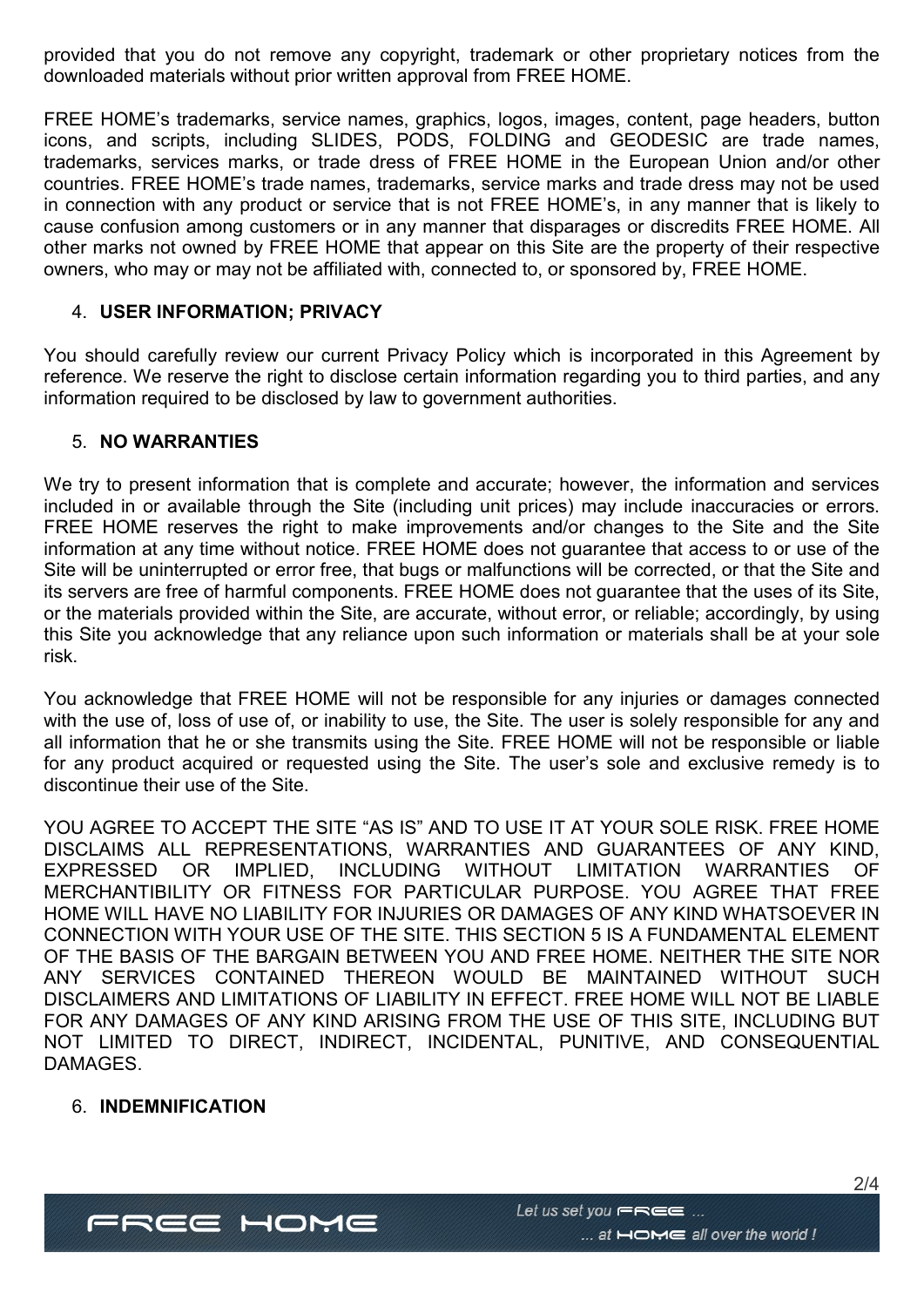You agree to defend, indemnify and hold harmless FREE HOME, its subsidiaries, officers, directors, owners and employees, from and against any loss, damage or costs, including reasonable attorney's fees, resulting from any third-party claim, action or demand resulting from your use of the Site.

# 7. EXPORT CONTROL LAWS

Export of any information from this Site is subject to all European Union Export Control laws. No content from this Site may be downloaded or otherwise exported in violation of these or any other laws.

# 8. AMENDMENT TO AGREEMENT

FREE HOME has the right to amend this Agreement at any time by posting the amended Agreement on this Site. The amended Agreement will be effective on the date specified in the posting. Your use of the Site following the effectiveness of any notice of amendment will indicate your acceptance of the amended Agreement.

# 9. GOVERNING LAW AND JURISDICTION

This Agreement and all other aspects of your use of the Site shall be governed by the laws of the European Union, without regard to its conflicts of laws principles. The parties submit to the exclusive jurisdiction of and agree that all claims and disputes arising out of this Agreement or your use of the Site shall be submitted to and resolved by binding arbitration in City of Saint Denis, Reunion Island pursuant to the French Court, and shall not be consolidated in any arbitration with any claim or controversy of any other party. Judgment on the arbitration award may be entered in any court having jurisdiction thereof. Either you or FREE HOME may seek interim or preliminary relief from a court of competent jurisdiction necessary to protect the rights or property of you or FREE HOME pending the completion of arbitration.

# 10. ENTIRE AGREEMENT

This Agreement and all materials incorporated herein by reference constitute the entire understanding between you and FREE HOME with respect to your rights and obligations as a user of the Site. If any provision of this Agreement is held to be unenforceable, that provision shall be struck and the remaining provisions shall be enforced to the fullest extent permissible by law. The failure of FREE HOME to enforce any provision of this Agreement at any time is not a waiver of said provision or right or any other present or future provision or right.

# 11. LINKS TO THIRD-PARTY SITES

The links included within this Site may allow you leave the Site and visit third party sites. These third party sites are not under the control of FREE HOME. FREE HOME is not responsible for the contents of any third party site nor is FREE HOME responsible for the functionality of any third party site. FREE HOME provides links between our Site and third party sites to you strictly as a convenience. A link's inclusion in this Site does not constitute an endorsement of the third-party site or its operators or of the goods or services provided by or accessed through said site.

# 12. ADVERTISERS AND PROMOTIONS

Any promotions sponsored by advertisers on the Site or your dealings with said advertisers are matters solely between you and that advertiser or third party. FREE HOME is not responsible in